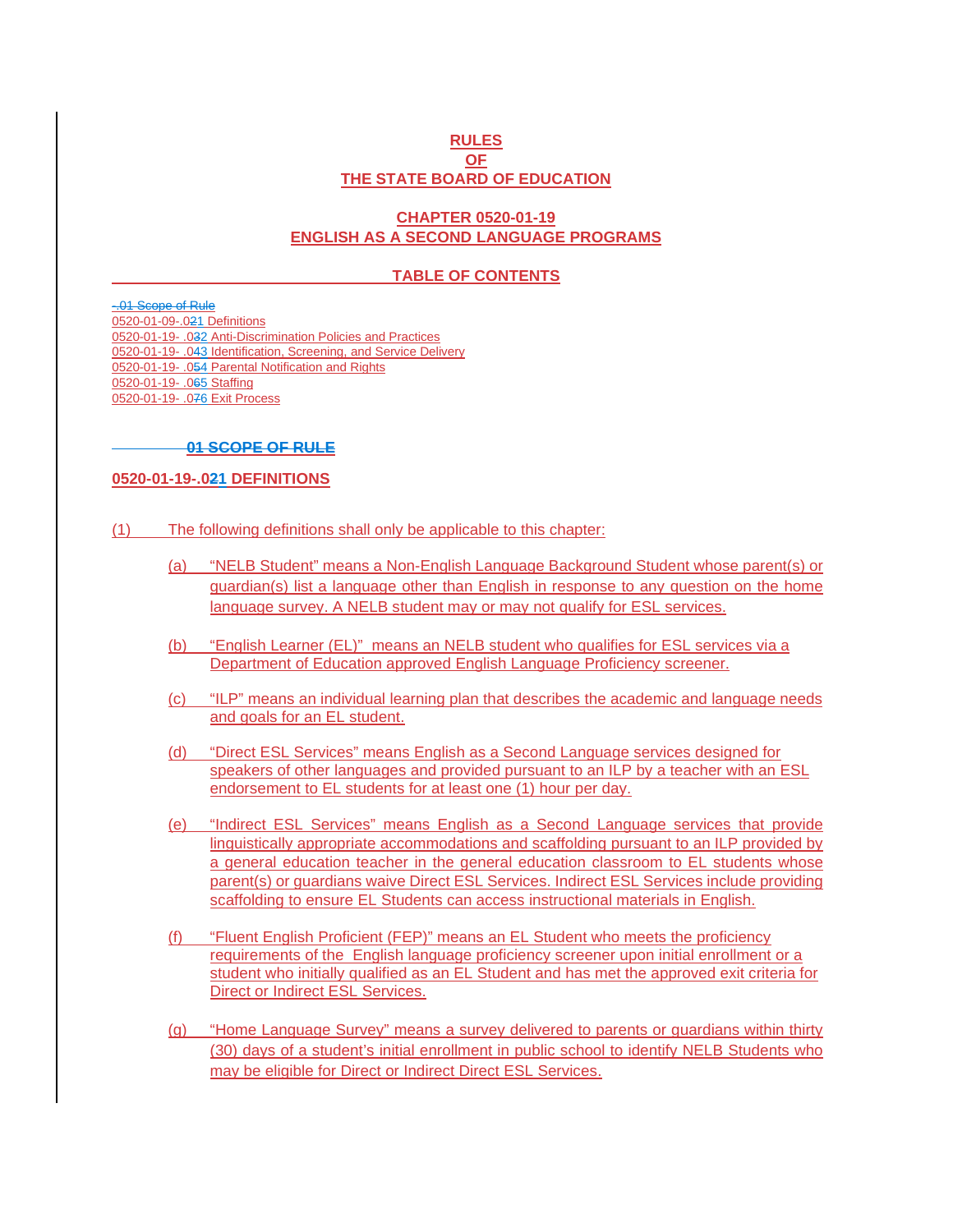- (h) "RAEL" means a Recently Arrived English Learner.
- (i) "Transitional EL Student" means an EL student who has met the exit criteria for Direct or Indirect ESL Services.
- (j) "ILP Team" means a team at the LEA or school level that that creates the ILP for an EL student. At a minimum, the team shall include the current and/or former general education teacher and current and/or former ESL teacher, in addition to parents/guardians, school counselors, and other staff best suited to assess the language goals and needs of each EL student.

# **0520-01-19-.032 ANTI-DISCRIMINATION POLICIES AND PRACTICES**

- (1) LEAs shall have anti-discriminatory policies that preclude denial of equal education opportunities to individuals based on race, color, or national origin. In addition, LEAs shall ensure that EL students can meaningfully participate in their educational programs and services. LEA practices shall not result in the inappropriate placement of EL students in or the exclusion from special programs or activities based on English language proficiency or national origin.
- (2) LEAs shall not deny enrollment to a student on the basis of the students' or their parents' or guardians' actual or perceived citizenship or immigration status.

# **0520-01-19-.043 IDENTIFICATION, SCREENING, AND SERVICE DELIVERY**

- (1) Each LEA shall administer a Home Language Survey (HLS) within thirty (30) days of initial enrollment to identify NELB Students. A HLS shall be completed only once in a student's educational career. If the student has previously attended another LEA, the receiving school or LEA shall attempt to obtain the original HLS from the sending LEA. If the receiving LEA cannot obtain the original HLS after reasonable attempts to do so, it may re-administer the HLS, but shall mark it as a secondary HLS. If the original is found, it shall replace the duplicate in the student's file.
	- (a) The HLS shall not require parents or guardians to answer questions about student immunization or student or familial immigration status.
	- (b) The HLS shall include, but not necessarily be limited to, questions that require the parent(s) or guardian(s) to address the following three (3) topics:
		- 1. The first language the student learned to speak;
		- 2. The language the student speaks most often at home; and
		- 3. The language that is most often spoken to the student at home.
	- (c) If the parent(s) or guardian(s) list a language other than English for any question above, the student shall be classified as an NELB Student. Parents or guardians shall be interviewed to clarify any discrepancies in the HLS.
- (2) LEAs shall also screen all NELB Students with an English language proficiency screener within thirty (30) days of initial enrollment to determine whether the student qualifies for ESL Services,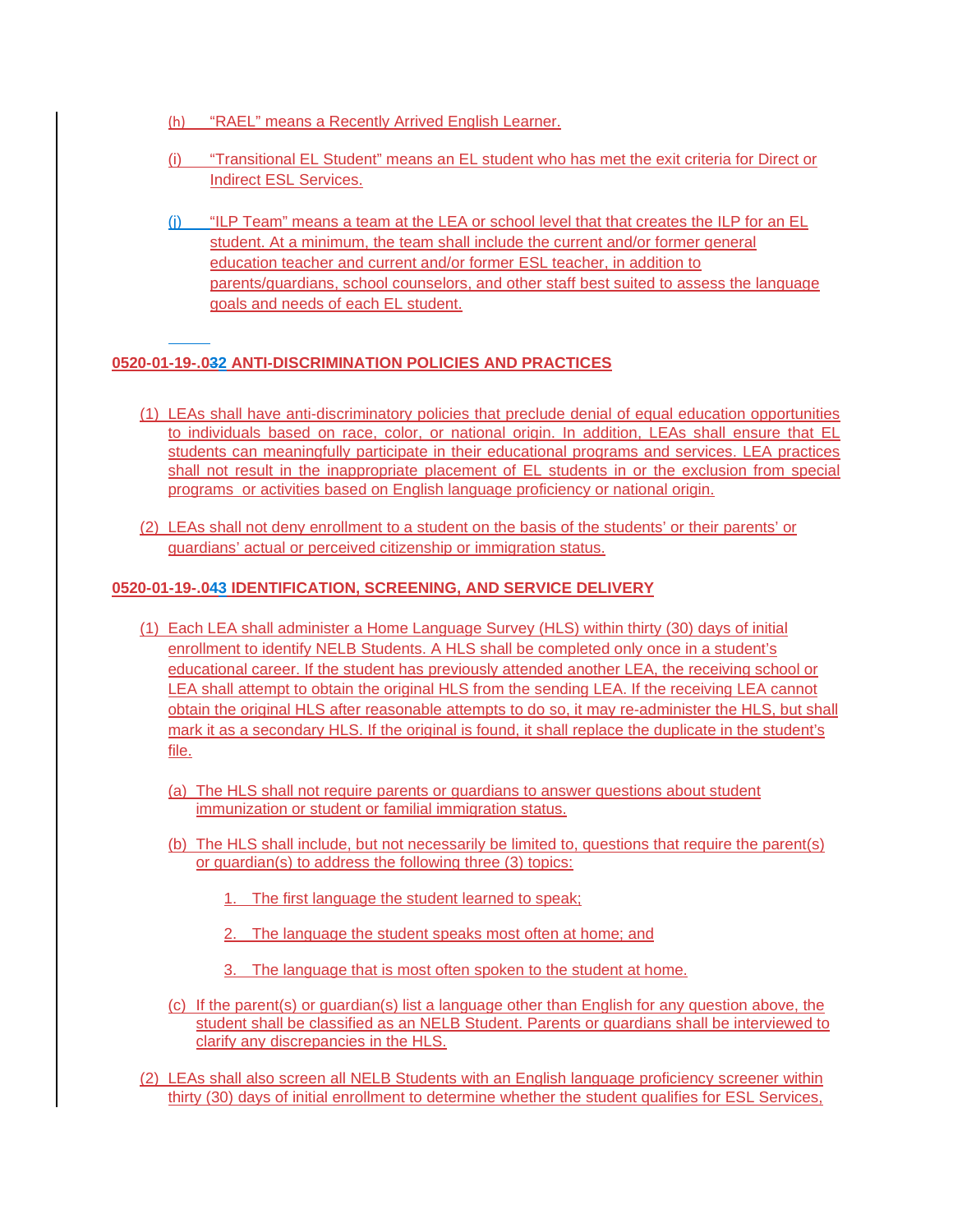unless an NELB Student has documentation from a previous state or LEA that he or she met the definition of fluent English proficient (FEP). The English language proficiency screener shall be administered in addition to the HLS within the thirty (30) day time period.

- (a) NELB Students who are screened in their first semester of Kindergarten or their first semester of first grade shall be screened with the W-APT screener. If a student scores a 27 or below on any of the four (4) domains in the W-APT screener (speaking, listening, reading, or writing), the student shall be identified as an EL student and receive Direct ESL Services pursuant to paragraph (6) and (8) of this rule, unless a parent and or guardian chooses to waive service.
- (b) NELB Students who are screened in their second semester of Kindergarten shall be screened with the W-APT screener. If a student scores a 27 or below on the Speaking or Listening domain, a 14 or below on the reading domain, or a 17 or below on the writing domain, the student shall be identified as an EL student and receive Direct ESL Services pursuant to paragraph (6) and (8) of this rule, unless a parent and or guardian chooses to waive service.
- (c) NELB Students who are screened in their second semester of first grade, or at any point in grades two (2) through twelve (12), shall be screened using the WIDA screener. Students who score below a 4.5 on the WIDA screener shall be identified as an EL student and shall qualify to receive Direct ESL Services pursuant to paragraphs (6) and (8) of this rule, unless a parent and or guardian chooses to waive service.
- (3) All EL students shall have an ILP that contains, but is not limited to:
	- (a) Assessment data from the English language proficiency assessment, achievement assessments, and any meaningful benchmark data;
	- (b) Short-term goals that help the student proceed to the next level in the four (4) domains of language: reading, writing, speaking, and listening;
	- (c) Growth trajectories for English language proficiency based on individual student data; and
	- (d) Strategies, accommodations, and scaffolding used in the delivery of Indirect ESL Services
- (4) Each LEA shall have an oversight plan for the development, implementation, and monitoring of ILPs for EL students.
- (5) Teachers shall monitor the academic and English language proficiency growth of EL students through benchmarking, formative assessments, and/or summative assessments at least every four and one-half (4.5) weeks. If an EL student is not meeting the growth expectations identified in his or her ILP, the student shall receive differentiated support so that he or she may advance more rapidly toward English language proficiency. Supports shall be implemented promptly after the ILP Team has determined the student is not on the expected growth trajectory.
- (6) EL students identified for ESL service via an English Language Proficiency screener described herein shall receive a minimum of one (1) hour of Direct ESL Service each school day from a teacher who holds an ESL endorsement, until the student achieves a sufficient score on a summative assessment pursuant to State Board rule 0520-01-19- .08.
	- (a) Parents or guardians of EL students shall be informed of the right to refuse placement of their children in ESL programs, and each LEA shall provide the parent(s) or guardian(s) the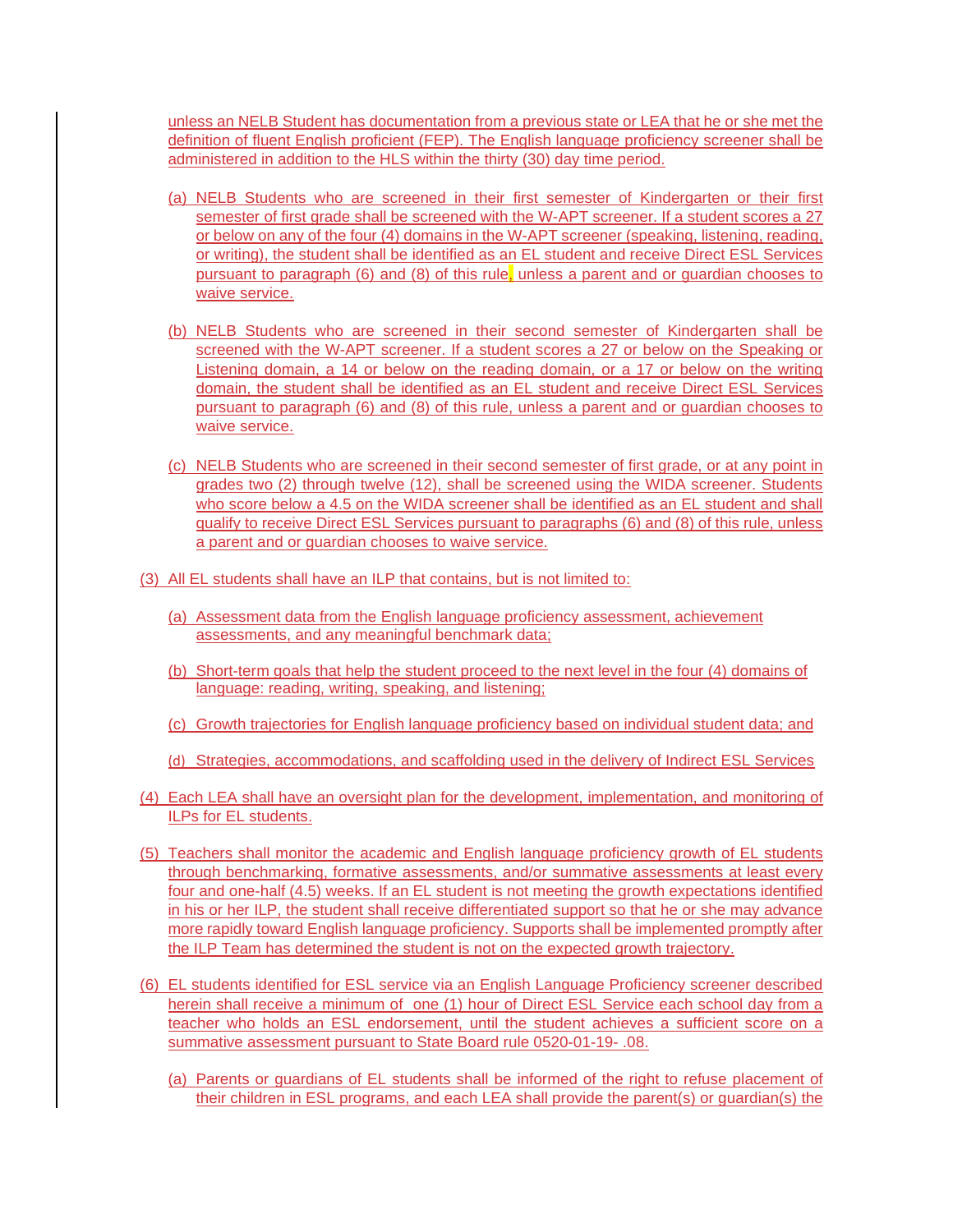option to waive Direct ESL Services before services are provided, or at any time during the course of the school year.

- (b) If the parent(s) or guardian(s) waives Direct ESL Services for the student, the general education classroom teacher shall be responsible for providing Indirect ESL Services in the form of linguistically appropriate accommodations and scaffolding within the general education setting as described in the student's ILP.
- (7) LEAs shall ensure that all teachers who provide Direct or Indirect ESL Services are annually trained on delivering ESL instruction. At a minimum, this training shall include, but not be limited to:
	- (a) The Tennessee English language development (ELD) standards;
	- (b) Appropriate ESL instructional methods to use with grade-level academic content standards in English language arts, mathematics, science and social studies;
	- (c) English language acquisition training for general education teachers to understand the process of acquiring a second or subsequent language; and
	- (d) Strategies for collaboration between teachers serving EL students so that ILPs are developed and implemented by all educators.
- (8) EL students shall be assessed annually using either the W-APT or WIDA ACCESS to determine if the Direct or Indirect ESL services provided may be modified by the ILP Team.
	- (a) EL students in Kindergarten shall be assessed using the W-APT screener. For these students who score between 20 and 27 on any domain, LEAs may tailor the service provided to those students, including providing less than one (1) hour of Direct ESL Service per day based on their ILP.
	- (b) EL students in grades one through twelve (1-12) shall be assessed using WIDA ACCESS. For these students who score 3.5 or higher on the reading, writing, and either speaking or listening domain, LEAs may tailor the services provided to those students, including providing less than one (1) hour of Direct ESL Service per day based on their ILP.
- (9) An ESL Program may be provided through various service delivery models. Direct ESL Services shall be provided utilizing one or more of the following approved service delivery models:
	- (a) Sheltered English Instruction;
	- (b) Structured English Immersion;
	- (c) Specially Designed Academic Instruction in English (SDAIE);
	- (d) Content-Based Instruction (CBI);
	- (e) Heritage Language;
	- (f) Virtual ESL classes;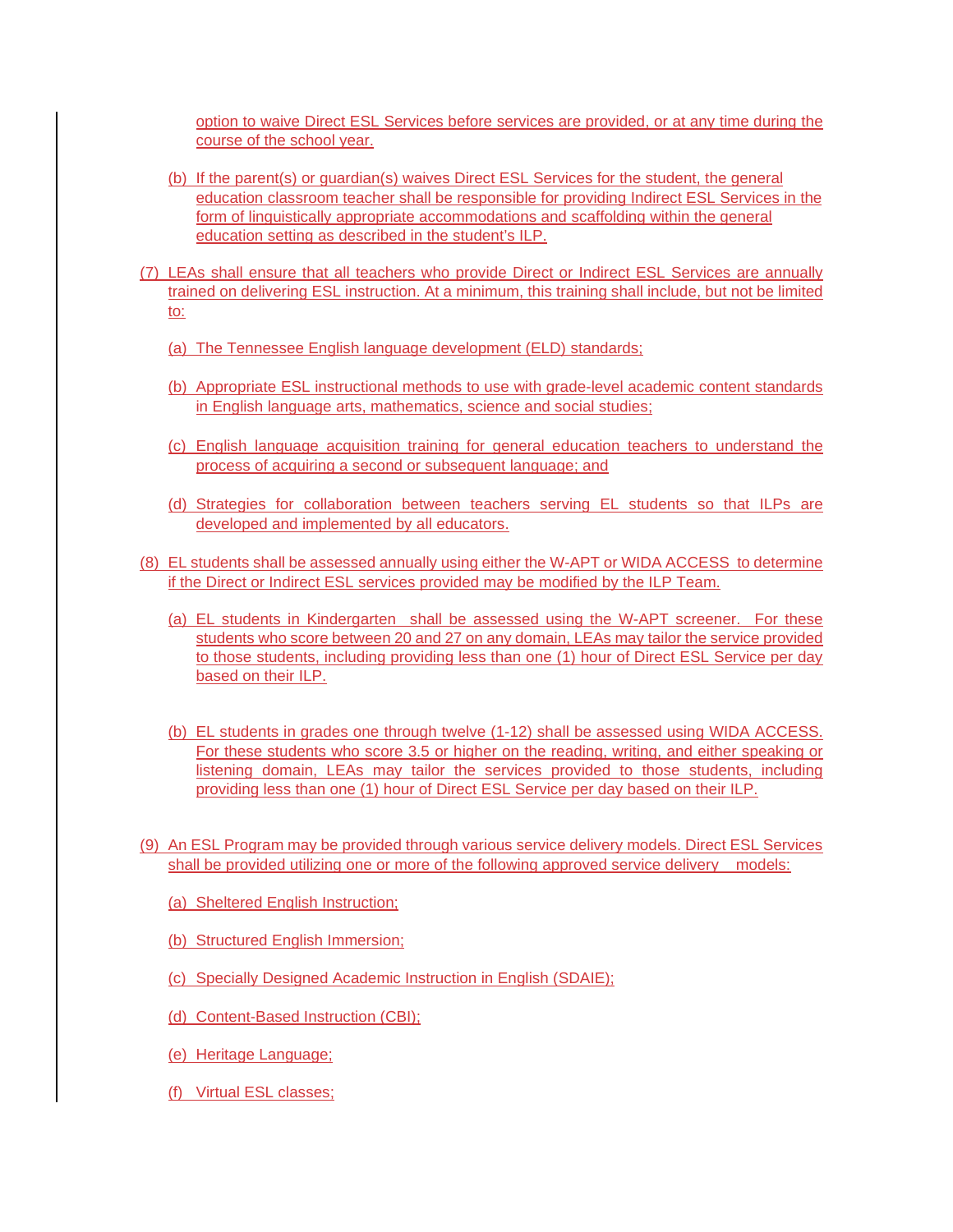- (g) Pull-out instruction; or
- (h) Another model approved by the Department.
- (10) Service delivery models shall meet the following criteria:
	- (a) All models used by LEAs shall be evidence-based and effective;
	- (b) All models shall address how academic deficits that are the result of students' limited English proficiency will be remediated;
	- (c) All service models shall be aligned to the Tennessee English language development standards and based on evidence-based educational practices. These service delivery models may be used in ESL classrooms, general education classrooms, or in newcomer centers for recently arrived ELs (RAELs).
- (11) LEAs shall ensure that all EL students who may have a disability are located, identified, and evaluated for special education and related services in a timely manner, in accordance with the Individuals with Disabilities Education Act, Section 504 of the Rehabilitation Act of 1973, and T.C.A. § 49-10-101, et seq.
	- (a) When conducting special education and/or Section 504 evaluations, LEAs shall consider the English language proficiency of EL students in determining the appropriate assessments and other evaluation materials to be used. EL students shall not be identified as students with disabilities solely because of their limited English language proficiency.
	- (b) LEAs shall provide EL students with disabilities with both the language assistance and disability-related services to which they are entitled under federal law.
	- (c) Neither Response to Instruction and Intervention (RTI2) nor special education services shall be used in place of ESL Direct Services.
- (12) Two (2) high school ESL courses shall be counted toward the four (4) English credits required for graduation. At least one (1) of the ESL courses counted toward graduation credit shall be counted toward credit in an English course with an end-of-course assessment. Additional high school ESL courses shall be counted as elective humanities credits.

# **0520-01-19- .054 PARENTAL NOTIFICATION AND RIGHTS**

- (1) LEAs shall communicate information related to identification, screening, and service delivery to the parent(s) or guardian(s) of EL students in the language and method that the parent(s) or guardian(s) can understand, to the extent practicable. Parent(s) or guardian(s) shall be informed of the ESL program type to be used, length of time expected for completion of ESL services, how the EL student was assessed for entrance to services, and options related to program types, if available.
- (2) Parents or guardians of EL students shall be informed:
	- (a) Of their right to waive placement of their child in ESL programs;
	- (b) Of their right to remove their student from Direct ESL Service at any time;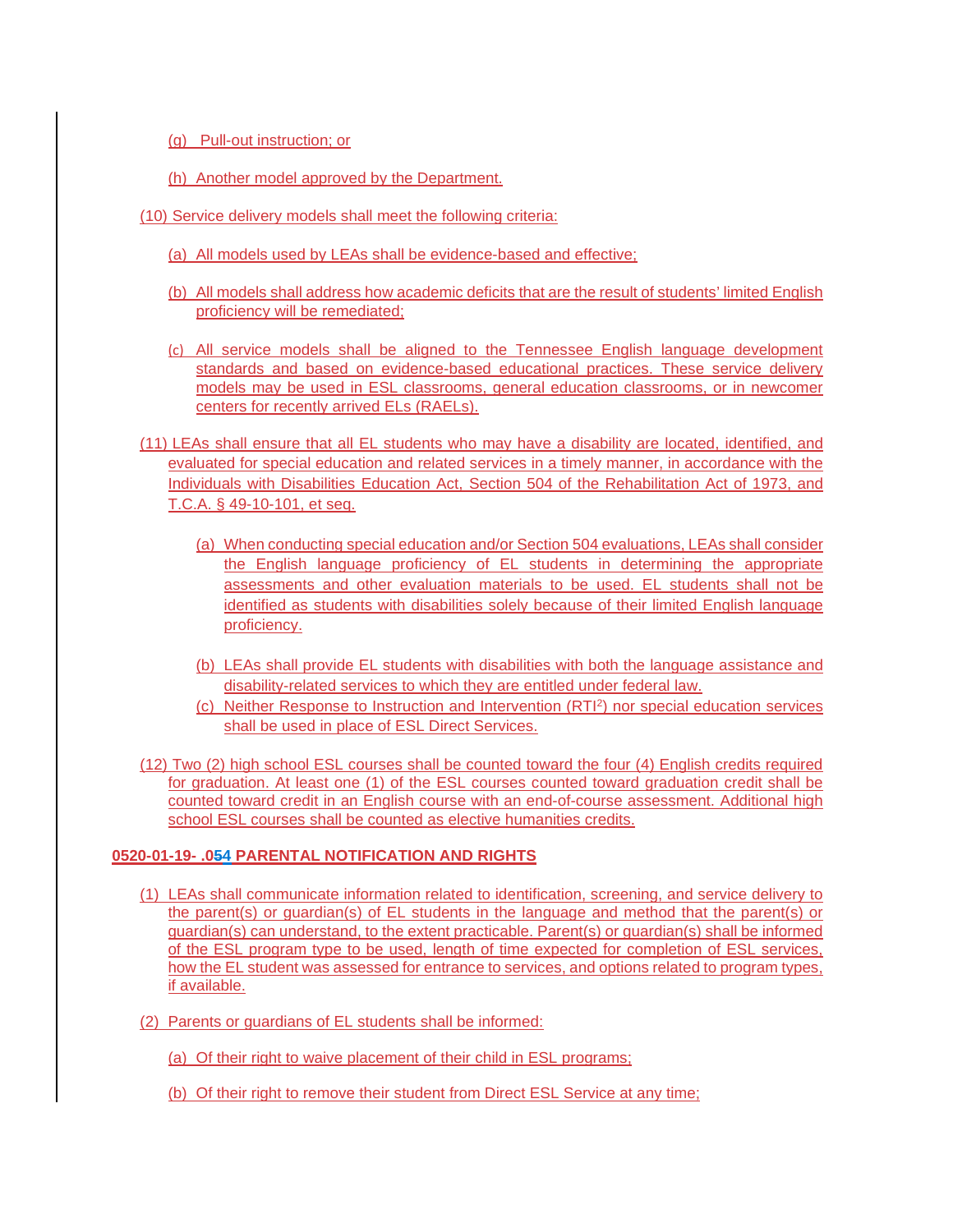(c) Of the scaffolding and accommodations to be provided in the general education setting via Indirect ESL Services if the parent(s) or guardian(s) waive Direct ESL Services.

## **0520-01-19- .075 STAFFING RATIOS**

- (1) Appropriate staffing of ESL programs shall be based on the following criteria:
	- (a) LEAs shall provide adequate ESL staff to implement the chosen service delivery model effectively, as documented by the progress in English language proficiency and academic content of their EL students.
	- (b) LEAs shall adequately staff their ESL programs to meet state and federal requirements. This includes, but is not limited to, having sufficient staff to ensure meaningful communication or guardians of EL students with limited English proficiency, to identify EL students, and to monitor transitional EL students.
- (2) To meet the two (2) criteria of effective and compliant ESL programs, LEAs shall implement ESL programs based on the following staffing ratio standards:
	- (a) ESL class sizes shall not exceed state-mandated grade-level class size requirements; and
	- (b) The LEA-wide ESL program staffing ratio shall be based on an average of no more than thirty-five (35) identified EL students per full-time equivalent ESL teacher unless an alternate staffing ratio is approved by the Department.
- (3) An alternative staffing ratio may only be approved when the LEA can show adequate academic growth and proficiency with the EL student population and can prove that EL students are receiving the recommended hours of service. LEAs seeking approval for a waiver for an alternate LEA-wide staffing ratio shall provide the following information upon application and, if approved, annually to the Department of Education:

(a) The number of EL students served;

(b) The proficiency levels of EL students;

- (c) The academic growth of EL students;
- (d) Evidence that no school in the LEA is an Additional Targeted Support and Intervention (ATSI) school based on the EL student accountability subgroup;
- (e) The most recent analysis for the EL student subgroup for achievement assessments in reading/language arts, mathematics, and science;
- (f) The proposed staffing ratio that will be used in place of the recommended thirty-five (35) to one (1) ratio; and
- (g) The justification for the alternate staffing ratio.

# **0520-01-19- .086 EXIT PROCESS**

(1) EL students who score 4.4 composite or higher and 4.2 or higher for literacy on the WIDA ACCESS shall be exited from Direct or Indirect ESL Services. Students who exit Direct or Indirect ESL Services shall be considered transitional EL students for four (4) school years.